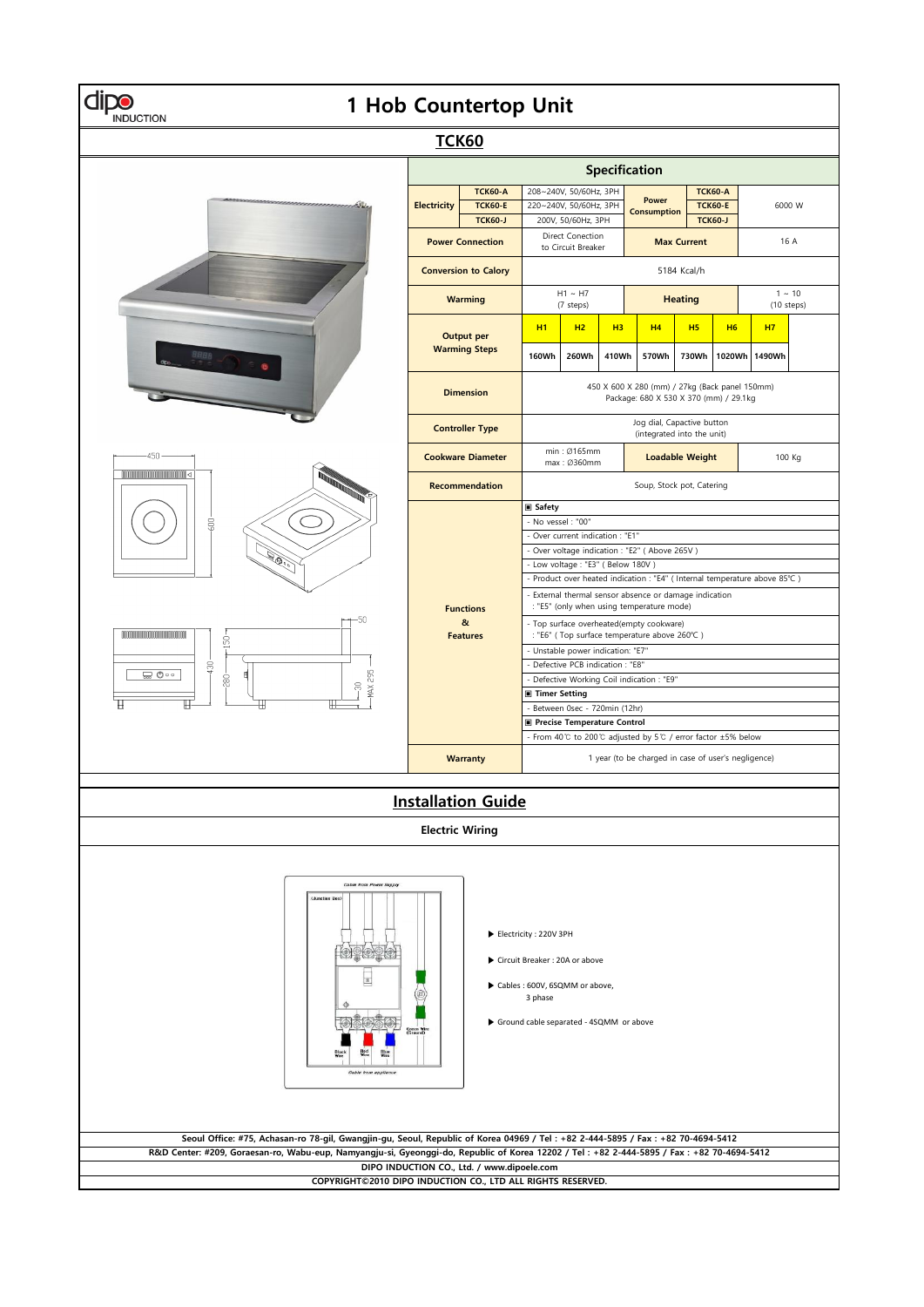## **1 Hob Countertop Unit**



**COPYRIGHT©2010 DIPO INDUCTION CO., LTD ALL RIGHTS RESERVED.**